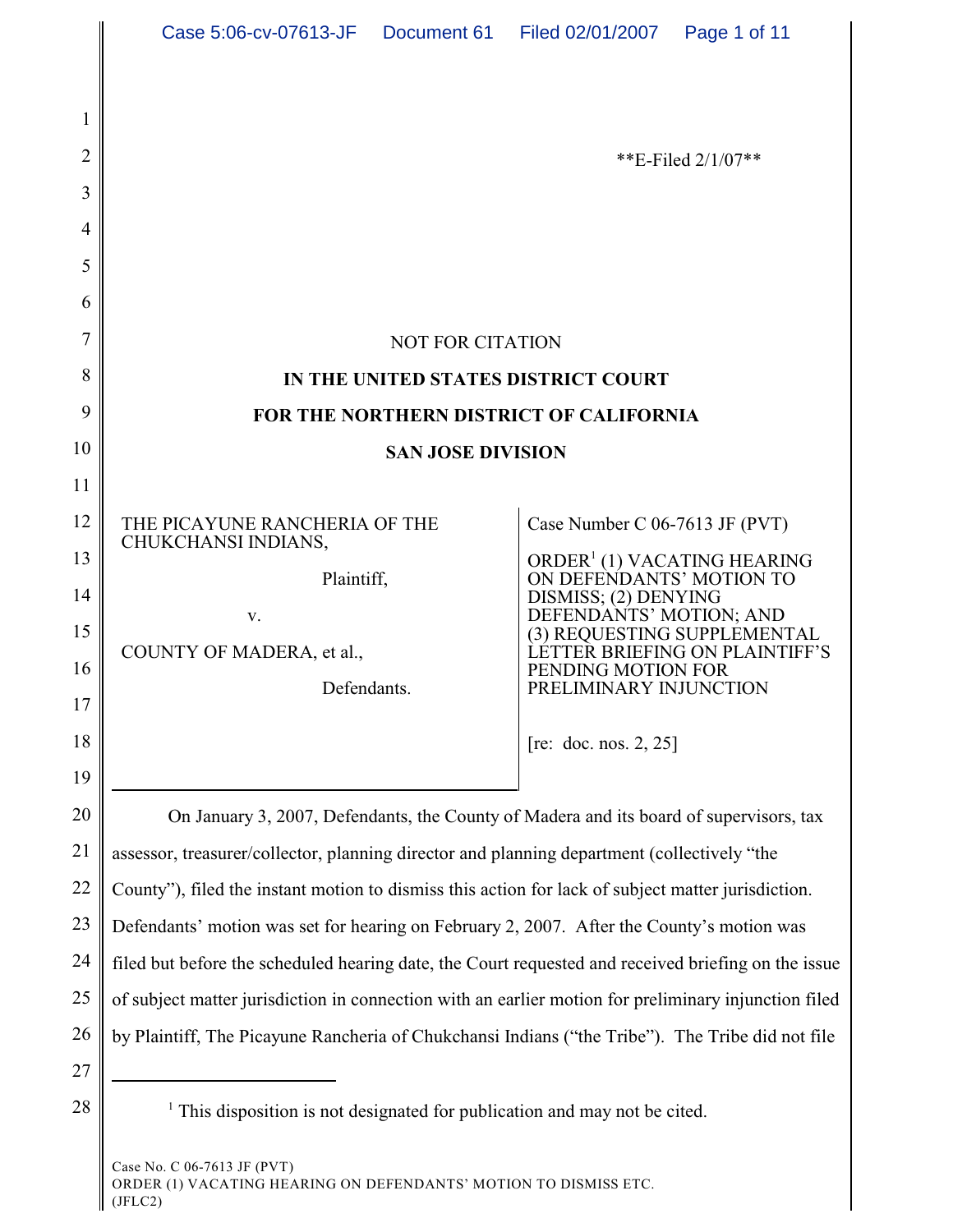1 2 3 separate opposition to the County's motion to dismiss, presumably because the issue of subject matter jurisdiction has been fully briefed and argued in connection with the Tribe's motion for preliminary injunction, which was heard on January 19, 2007.

4 5 6 7 8 9 10 For the reasons discussed below, the Court concludes that it has subject matter jurisdiction over the Tribe's complaint. Accordingly, the Court will vacate the hearing date on the County's motion and deny that motion. With respect to the Tribe's pending motion for preliminary injunction, the Court concludes that additional information regarding the status of the pending state court nuisance abatement action is necessary to resolution of the motion. Accordingly, the Court will request that the parties file supplemental letter briefs within ten days of the date of this order.

11

14

#### **I. BACKGROUND**

12 13 The instant action is one of several arising out of disputes between the Tribe and the County.

# Hardwick v. United States

15 16 17 18 19 20 21 22 23 24 25 26 27 28 In 1979, individuals from thirty-four Indian tribes that had been terminated by the United States filed suit in the Northern District of California, seeking restoration of their status as Indians and entitlement to federal Indian benefits, as well as the right to reestablish their tribes as formal government entities. *Hardwick v. United States*, Case No. C 79-1710. Two stipulated judgments were entered in that case: the 1983 stipulated judgment resulted in the United States restoring the Tribe's status as an Indian tribe, and the 1987 stipulated judgment resulted in the County's agreement to treat the Tribe's lands as "Indian Country" and to refrain from imposing any taxes on those lands other than *ad valorem* taxes. The Tribe subsequently reacquired tribal lands that had been sold to non-Indian individuals following termination of the Tribe, and constructed a casino on those lands. After completion of the casino, the County asserted that the Tribe was subject to annual *ad valorem* taxes in excess of \$4 million and filed a motion to enforce the 1987 stipulated judgment in an effort to collect those *ad valorem* taxes. This Court denied the County's motion after concluding that the Tribe was not a party to, and was not bound by, the 1987 stipulated judgment. The Court stated explicitly that it was *not* resolving the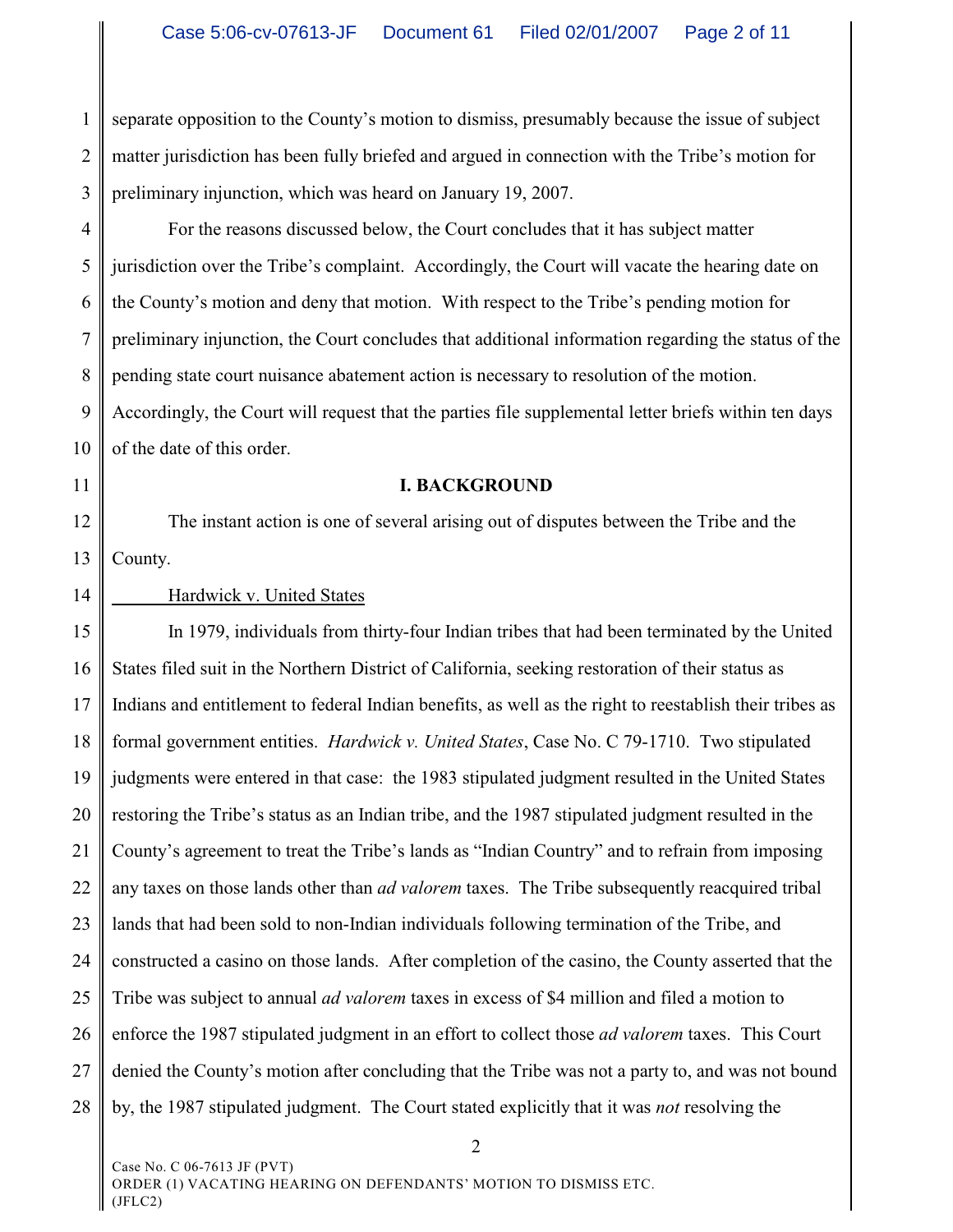1 2 3 4 question of whether the County had authority to impose *ad valorem* taxes separate and apart from the 1987 stipulated judgment; the Court's holding was limited to a finding that *the 1987 stipulated judgment* did not give the County such authority. *See* Order Denying Motion For Reconsideration filed 10/13/04 at 6.

*In Rem* Action:

6 7 8 9 10 In October 2004, the County filed an *in rem* action in Madera Superior Court, seeking declaratory relief as to the taxability of the Tribe's lands. *County of Madera v. 48.53 Acres of Land*, Case No. MCV 025339. On December 1, 2006, the Madera Superior Court denied the Tribe's motion to dismiss, holding that it had *in rem* jurisdiction over the Tribe's lands. That action is pending.

11

5

# Tribe's Motion To Enforce Hardwick 1987 Stipulated Judgment:

12 13 14 15 16 17 18 19 20 21 22 The Tribe has begun an expansion project intended to add a hotel and spa facilities to the casino on its lands. The County has asserted that the Tribe is subject to local and state health, safety and environmental laws. The Tribe has declined to follow the necessary procedures to obtain County permits for construction of the hotel and spa. Instead, in October 2006, the Tribe filed a motion to enforce the 1987 stipulated judgment in the *Hardwick* action, asserting that the judgment precludes the County from imposing local and state law requirements on the Tribe's construction. This Court denied the Tribe's motion, concluding that the issues raised in the Tribe's motion went beyond the scope of the 1987 stipulated judgment and more properly should be presented in a new action for declaratory relief. The Court indicated that if the Tribe were to file such an action in the Northern District of California, the Court would relate such action to the earlier-filed *Hardwick* action for reasons of judicial efficiency.

23

# Nuisance Abatement Action:

24 25 26 27 28 In November 2006, the County issued stop-work notices to the Tribe and its contractors because various County construction permits had not been obtained. The Tribe refused to stop work. On November 21, 2006, the County filed a nuisance abatement action in Madera Superior Court, alleging a number of state law claims arising out of the Tribe's construction. The Tribe removed the action to the United States District Court for the Eastern District of California,

3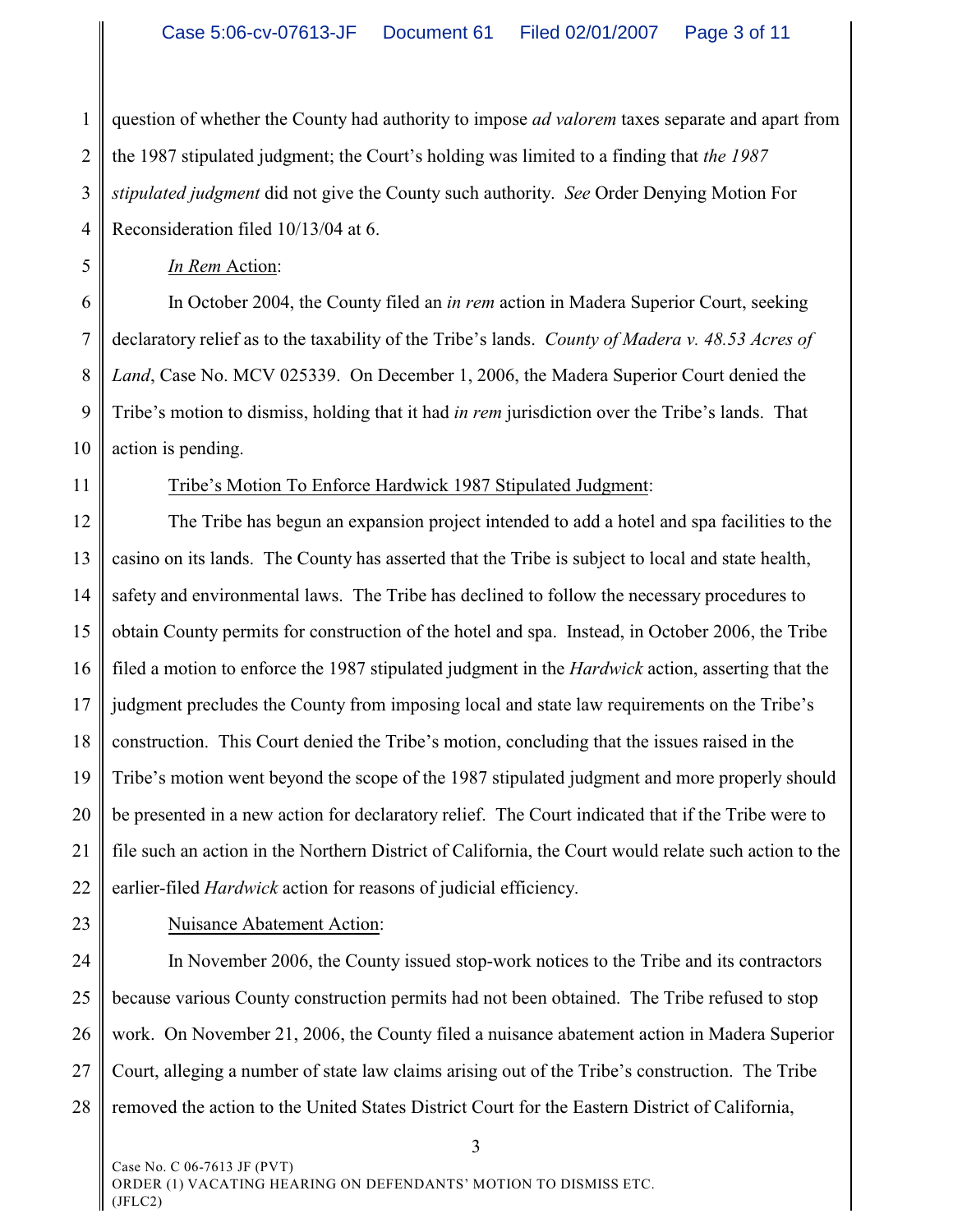1 which remanded the action to the Madera Superior Court on December 18, 2006.

2

Instant Declaratory Relief Action:

3 4 5 6 7 8 9 The Tribe filed the instant action on December 13, 2006, seeking declaratory and injunctive relief. Specifically, the Tribe seeks a declaration that its lands are not subject to *ad valorem* or other taxes and are not subject to state and local land use, building, environmental or other regulations. The Tribe seeks to enjoin the County from attempting to collect taxes or attempting to impose state or local requirements on the Tribe's construction. The Tribe also seeks to preclude the County from litigating the two pending state court actions against the Tribe and its lands.

10 11 12 13 14 15 16 This Court denied the Tribe's application for a temporary restraining order on December 21, 2006 after concluding that there were serious questions as to this Court's subject matter jurisdiction over the Tribe's complaint, and, assuming that it has jurisdiction, as to whether this Court should abstain in light of the pending state court actions. The Court requested supplemental briefing on the issues of subject matter jurisdiction and abstention and set a hearing on the Tribe's motion for preliminary injunction. That hearing was held on January 19, 2007 and the Tribe's motion for preliminary injunction thereafter was submitted.

17

### **II. DISCUSSION**

18 19 20 21 22 23 24 25 As an initial matter, the Court notes that following oral argument and submission of the Tribe's motion, the Tribe filed an unsolicited letter brief dated January 19, 2007, setting forth further argument on the issue of subject matter jurisdiction. The County subsequently filed a letter brief objecting to the Tribe's letter brief. The Court declines to consider the Tribe's letter brief, as it was filed without leave of the Court after the matter was submitted. The Court notes, however, that the Tribe's letter brief cites authorities previously cited or already familiar to the Court. Accordingly, the Court's decision to disregard the Tribe's letter brief does not affect the Court's analysis of the pending motion.

26

# **A. Subject Matter Jurisdiction**

27 28 At the start of the hearing on the Tribe's motion for preliminary injunction, the Court stated its tentative view that subject matter does not exist because the Tribe's federal claims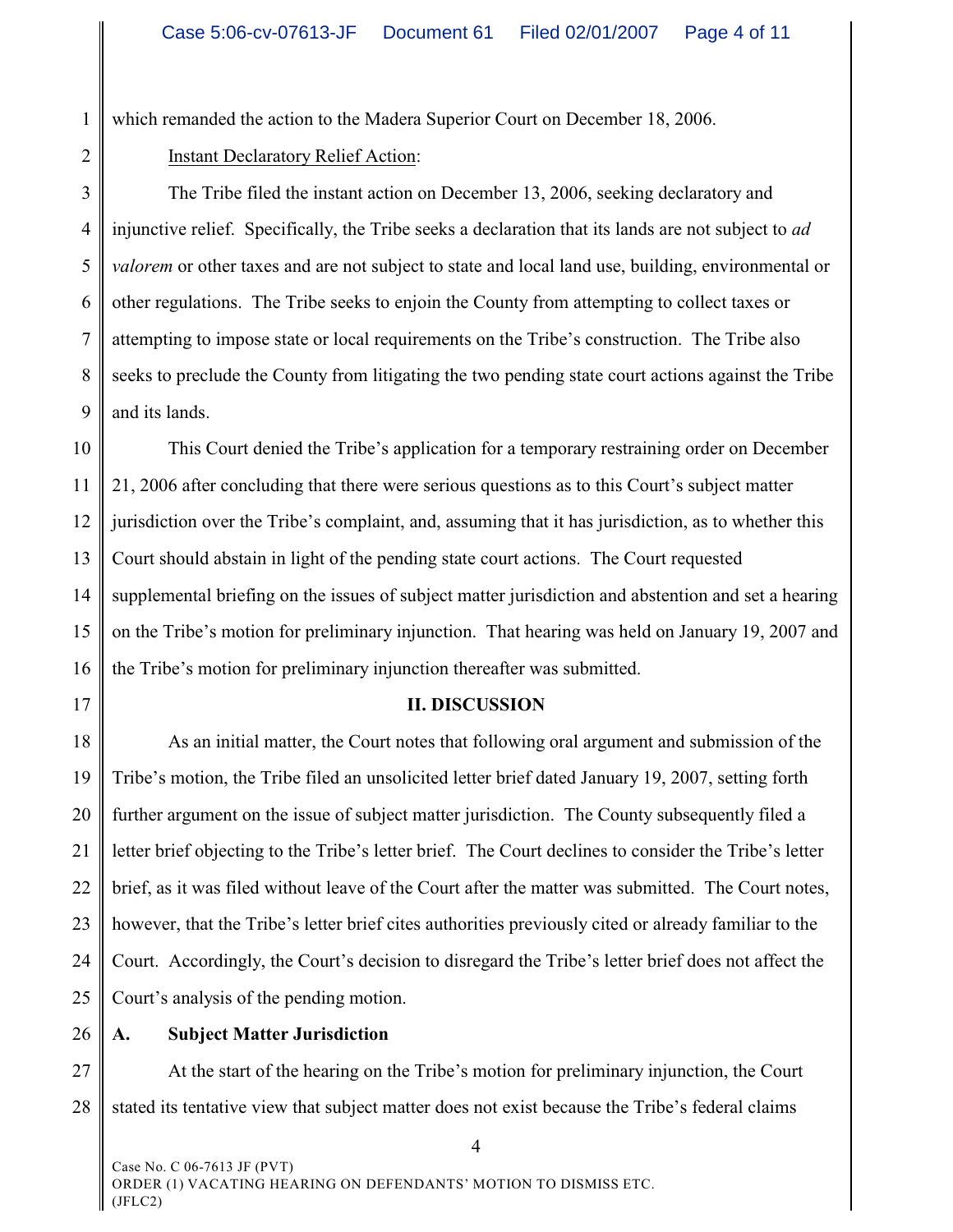1 2 3 appear to be merely defenses to the County's state court actions. Having considered the parties' arguments and reexamined the applicable authorities, the Court now is persuaded that this tentative view was incorrect.

4 5 6 7 8 9 10 11 12 13 14 15 16 17 18 19 Federal district courts have jurisdiction over "all civil actions arising under the Constitution, laws, or treaties of the United States." 28 U.S.C. § 1331. District courts likewise have jurisdiction over "all civil actions, brought by any Indian tribe or band with a governing body duly recognized by the Secretary of the Interior, wherein the matter in controversy arises under the Constitution, laws, or treaties of the United States." 28 U.S.C. § 1362. Under both statutes, the question is whether the claim "arises under" the Constitution, laws or treaties of the United States. In order to meet the "arising under" requirement, the plaintiff's well-pleaded complaint must establish either that federal law creates the claim, or that the plaintiff's asserted right depends on the resolution of a substantial question of federal law. *Franchise Tax Board of California v. Construction Laborers Vacation Trust For Southern California*, 463 U.S. 1, 27-28 (1983). "[W]here the federal issue would arise *only* as a defense to a state cause of action," there is no federal jurisdiction. *Louisville & Nashville R.R. v. Mottley*, 211 U.S. 149, 153-54 (1908). The Tribe asserts that the County and its officials are interfering with the Tribe's rights as guaranteed by the federal Indian Gaming Regulatory Act ("IGRA"), 25 U.S.C. § 2701 *et seq*. The Tribe also asserts that its assertion of its rights to occupy and control its tribal lands is an independent source of federal jurisdiction.

20

21

With respect to the Tribe's argument based upon the IGRA, the Supreme Court has held as follows:

22 23 24 25 It is beyond dispute that federal courts have jurisdiction over suits to enjoin state officials from interfering with federal rights. *See Ex parte Young,* 209 U.S. 123, 160-162, 28 S.Ct. 441, 454-455, 52 L.Ed. 714 (1908). A plaintiff who seeks injunctive relief from state regulation, on the ground that such regulation is preempted by a federal statute which, by virtue of the Supremacy Clause of the Constitution, must prevail, thus presents a federal question which the federal courts have jurisdiction under 28 U.S.C. § 1331 to resolve.

26 *Shaw v. Delta Air Lines, Inc.* , 463 U.S. 85, 96 n. 14 (1983); *see also Verizon Maryland, Inc. v.*

27 *Public Services Commission*, 535 U.S. 635, 642 (2002) (holding that federal courts had subject

28 matter jurisdiction over plaintiff's action to enjoin state officials from enforcing state and local

5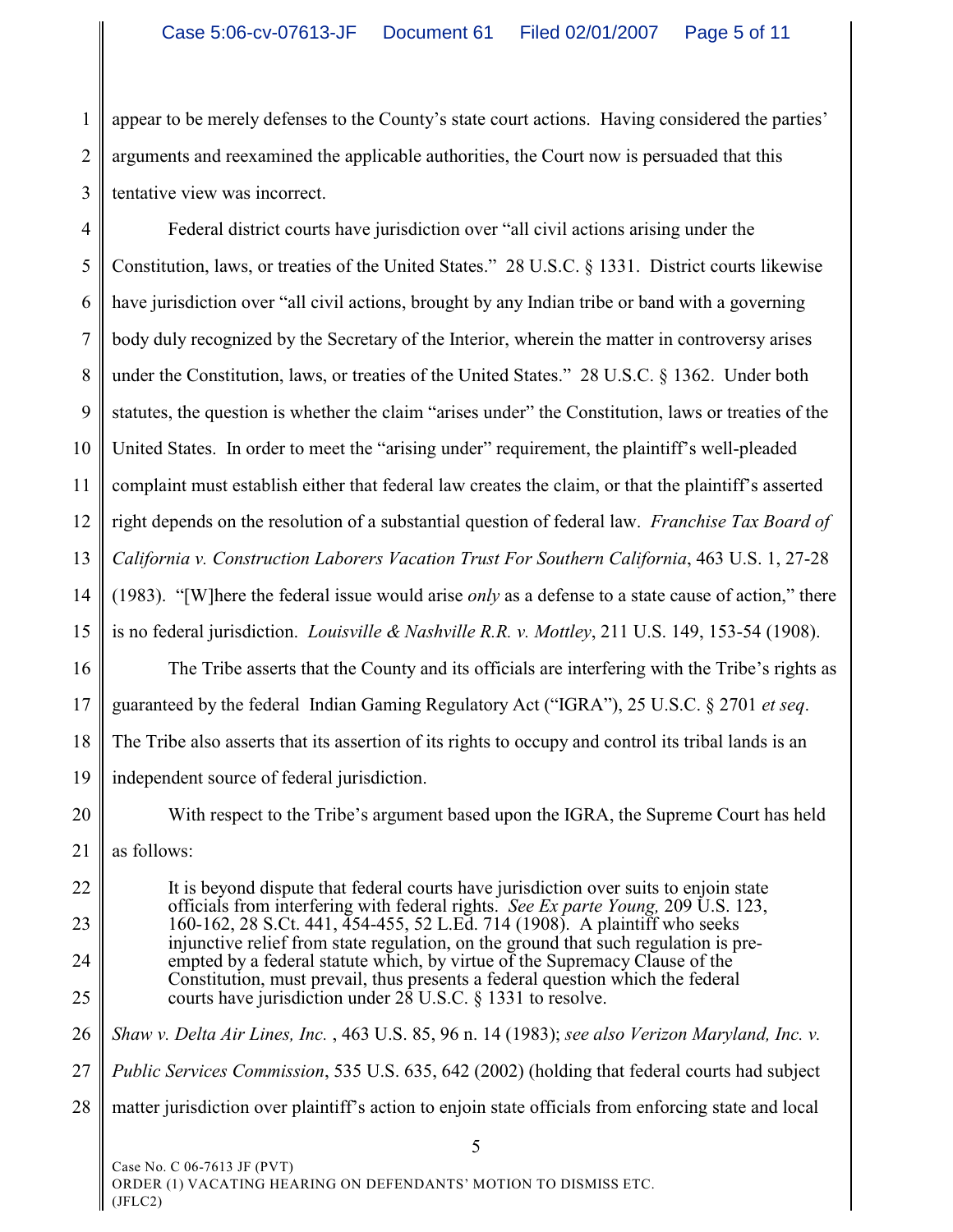1 2 3 4 regulations on ground that such regulations were preempted by federal law). The Tribe's complaint asserts that County officials are attempting to interfere with the Tribe's rights as guaranteed by the IGRA. Under *Shaw* and *Verizon*, this Court has subject matter jurisdiction to resolve the preemption issue presented by the Tribe's claim.

5 6 7 8 9 10 11 The County argues that the IGRA has been raised only as a *defense* to the County's pending state court nuisance action, and thus does not provide a basis for federal jurisdiction. However, the Tribe clarified during oral argument that its concerns regarding the County's attempts to regulate the Tribe's lands go far beyond the two construction permits at issue in the state court nuisance action. In fact, the Tribe seeks a determination that the County may not impose *any* state or local regulations on any tribal gaming facilities, whether such facilities currently exist, are under construction, or are planned for the future.

12 13 14 The County points out that following the Tribe's removal of the nuisance abatement action to the Eastern District of California, District Judge Ishii remanded the action to Madera Superior Court, providing the following reasoning:

15 16 17 18 The permits at issue appear to be general construction permits and do not appear to be aimed specifically at gaming or casinos. Importantly, the nuisance abatement claim does not attempt to stop the Tribe from conducting gaming at its casino. The County's claim does not, for example, attempt to shut down the casino, to limit the number of slot machines that are on the premises, to limit the types of games that are played in the casino, or to regulate how the games are played. Instead, the suit seeks to halt construction of the hotel and spa.

19 However, in light of the specific allegations of the Tribe's complaint in the instant action, as well

20 as the evidence submitted in connection with the Tribe's motion for preliminary injunction, this

21 Court is not persuaded that Judge Ishii's remand order is determinative with respect to the

22 jurisdictional question presented here.

23 24 Judge Ishii concluded that the basis for the County's nuisance abatement action was the Tribe's failure to obtain a demolition permit and a grading permit in connection with

25 construction of a hotel and spa, and concluded that the IGRA was not implicated because there

26 was no connection between gaming and construction of a "hotel and spa." However, the Ninth

27 Circuit has made clear that questions of IGRA preemption turn upon the language of the Tribal-

28 State Compact entered into by the Indian tribe and the State. *Confederated Tribes of Siletz*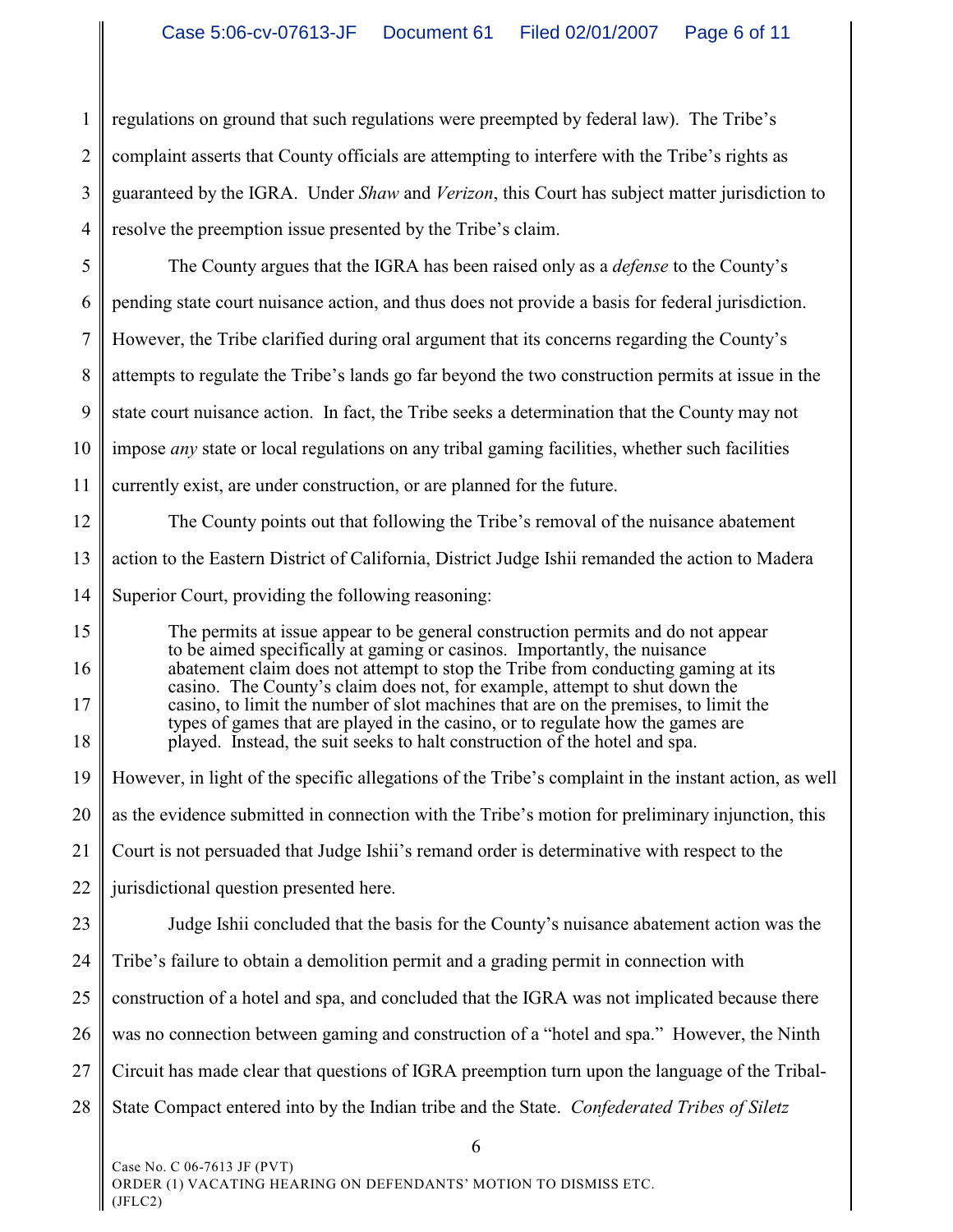1 *Indians v. Oregon*, 143 F.3d 481, 484-85 (9th Cir. 1998). In the instant case, the Compact

3

4

5

6

2 between the Tribe and the State of California expressly defines "Gaming Facility" as follows:

*any building in which Class III gaming activities or gaming operations occur*, or in which the business records, receipts, or other funds of the gaming operation are maintained (but excluding offsite facilities primarily dedicated to storage of those records, and financial institutions), *and all rooms, buildings, and areas, including parking lots and walkways, a principal purpose of which is to serve the activities of the Gaming Operation*, provided that nothing herein prevents the conduct of Class II gaming (as defined under IGRA) therein.

7 8 9 10 11 12 13 14 15 16 17 18 19 Compact, Sec. 2.8. (emphasis added). The Tribe has presented evidence in the present action that the principal purpose of the hotel and spa is to facilitate the casino's gaming operation. Tom Galt, the vice president of project management for the expansion project, has provided a declaration describing the planned expansion of the original casino complex. The original complex includes a six-story hotel tower with 192 guest rooms, restaurants, a parking lot, 1800 slot machines and forty-seven gaming tables. Galt Decl. ¶ 6. The expansion project will add a new eleven-story hotel tower, which will include 220 rooms and suites, some of which will be designed for private table gaming, a spa in the basement and a new restaurant. *Id.* at ¶¶ 7, 9-10. The new hotel tower will be physically connected to the existing casino such that guests will be able to access the new tower directly from the gaming floor. *Id.* at ¶ 9. These and other renovations are intended to attract more and higher end customers, encourage longer guest stays and in general increase revenues from gaming. *Id.* at ¶ 11. Based upon this evidence, it appears that the new construction falls squarely within the Compact's definition of "Gaming Facility."

20 21 22 23 24 25 26 27 28 The Compact expressly provides that construction and expansion of gaming facilities are governed by "the building and safety codes of the Tribe." Compact, Secs. 6.4.2(b), (c). The Compact describes a comprehensive regulatory scheme under which the Tribe's building and safety codes shall be implemented, and provides mechanisms for resolution of disputes between the Tribe and the State arising out of the Compact. Because questions of IGRA preemption are controlled by the language of the applicable compact, *Siletz*, 143 F.3d at 484-85, and the construction at issue here falls squarely within the Compact between the Tribe and the State of California, this Court concludes that state and local regulatory requirements are preempted. As noted above, the Tribe also asserts federal jurisdiction on the ground that it seeks a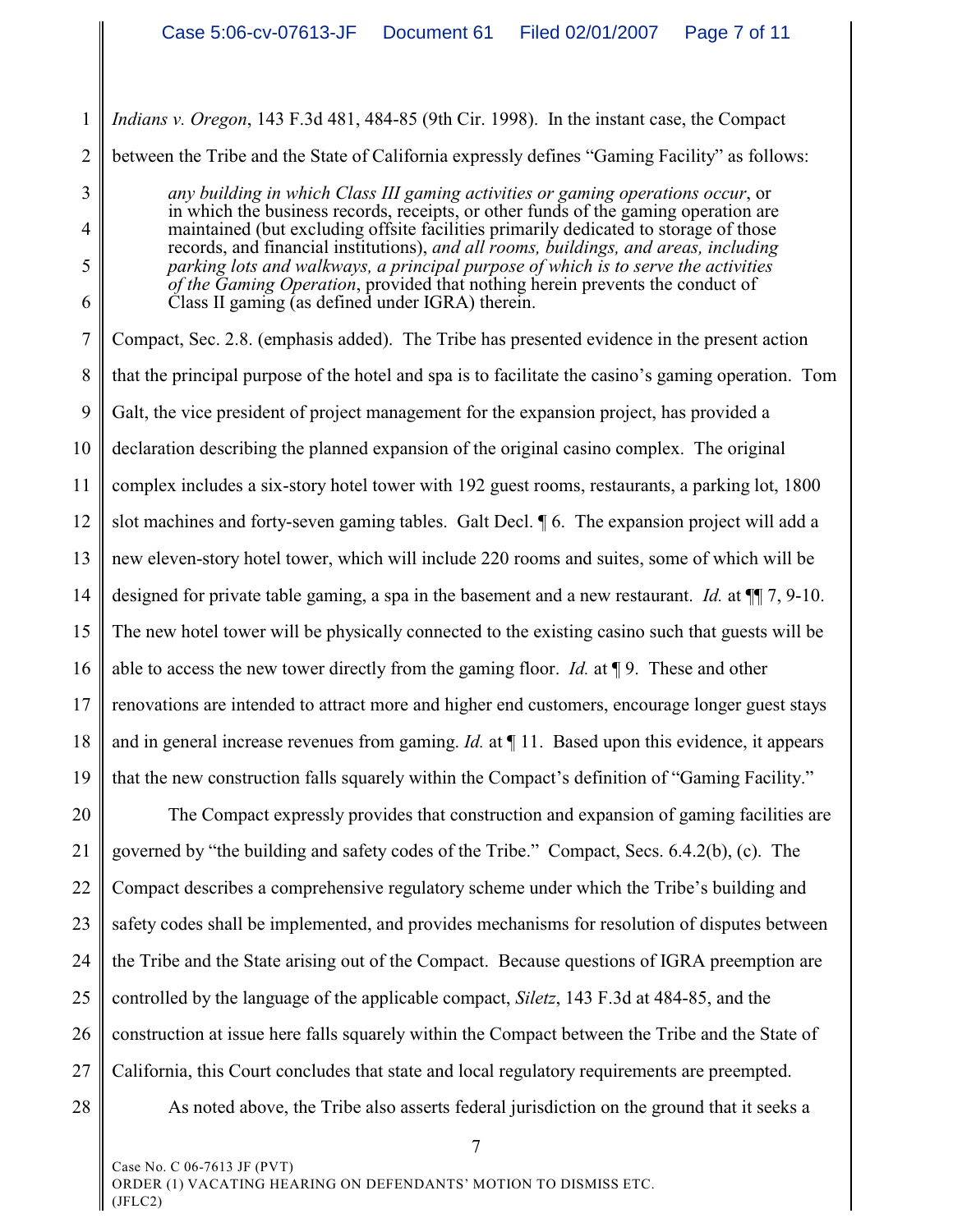1 2 3 4 5 6 7 8 9 10 11 12 13 14 15 16 17 declaration of its rights to occupy and control its tribal lands. In *Oneida Indian Nation v. County of Oneida*, 414 U.S. 661 (1974), an Indian tribe sued to recover the fair rental value of lands ceded to the state on the theory that cession was invalid. The district court dismissed the suit for lack of subject matter jurisdiction, holding that the tribe's claim arose under state law and thus did not raise a question "arising under" the laws of the United States as required by §§ 1331 and 1362. The Supreme Court held that the tribe's asserted right to possession of the lands was based upon federal law; that the tribe's claim was not so insubstantial or devoid of merit to preclude a federal controversy; and that the tribe's claim was not one in which "the underlying right or obligation arises only under state law and federal law is merely alleged as a barrier to its effectuation." *Oneida*, 414 U.S. at 675. Similarly, in the instant case, the Tribe seeks a declaration that it has rights to occupy and control its lands without interference from County officials because those lands have been designated and in fact constitute "Indian Country." The Tribe has made clear that it does not raise this claim merely as a defense to the County's current litigation regarding specific taxation and regulation issues, but rather seeks a broader declaration that the County cannot exert regulatory authority of any kind over the Tribe or its lands. The Court concludes that under *Oneida*, the Tribe has stated an alternative basis for federal jurisdiction.

18 19 20 21 22 23 24 25 26 27 28 The County argues that, irrespective of the jurisdictional issues addressed above, this Court cannot assert subject matter in *this* case because the Madera Superior Court has exerted prior exclusive jurisdiction over the Tribe's lands. "If a court of competent jurisdiction, Federal or state, has taken possession of property, or by its procedure has obtained jurisdiction over the same, such property *is withdrawn from the jurisdiction of the courts of the other authority* as effectually as if the property had been entirely removed to the territory of another sovereignty." *State Engineer of State of Nevada v. South Fork Band of Te-Moak Tribe of Western Shoshone Indians of Nevada*, 339 F.3d 804, 809 (9th Cir. 2003) (quoting *Palmer v. Texas*, 212 U.S. 118, 125 (1909)). However, while this rule would preclude the Tribe from asserting a competing *in rem* action in this Court, it does not preclude the Tribe from pursuing an *in personam* action against the County and its officials. *See Donovan v. City of Dallas*, 377 U.S. 408, 412-13 (1964).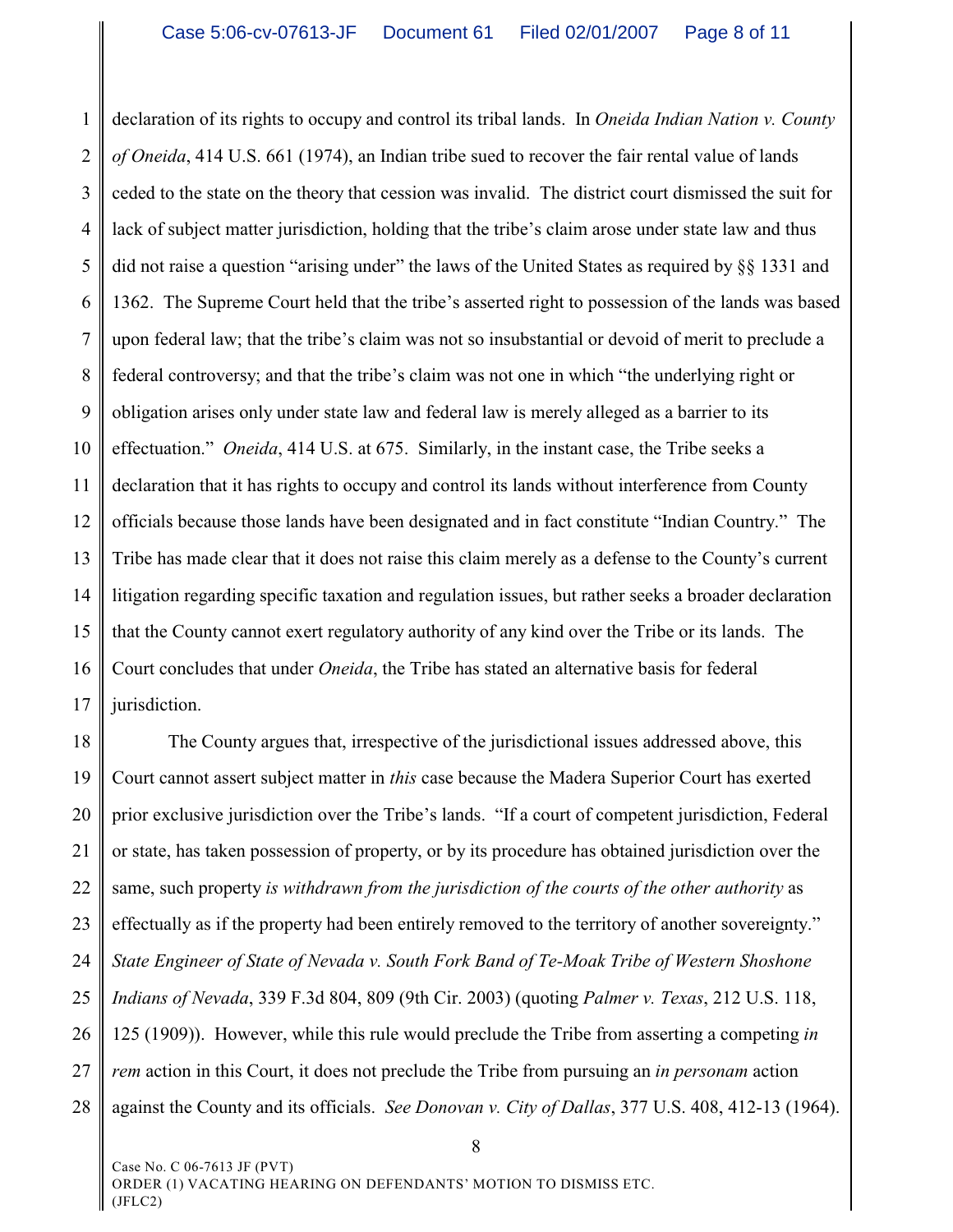#### 1 **B. Preliminary Injunction**

2 3 4 5 6 7 8 9 Having concluded that subject matter jurisdiction exists, the Court must address the merits of the Tribe's motion for preliminary injunction. A party seeking a preliminary injunction must show either (1) a likelihood of success on the merits and the possibility of irreparable injury, or (2) the existence of serious questions going to the merits and the balance of hardships tipping in the movant's favor. *Roe v. Anderson*, 134 F.3d 1400, 1401-02 (9th Cir. 1998); *Apple Computer, Inc. v. Formula Int'l, Inc.*, 725 F.2d 521, 523 (9th Cir. 1984). These formulations represent two points on a sliding scale in which the required degree of irreparable harm increases as the probability of success decreases. *Roe*, 134 F.3d at 1402.

10 11 12 13 14 15 With respect to the Tribe's request that the Court enjoin the County from attempting to impose *ad valorem* taxes, the Court perceives no possibility of irreparable injury if the requested injunction does not issue. The tax dispute does not threaten any ongoing operations of the Tribe or its casino; it is merely a dispute about money. Accordingly, the Court's tentative view is that the Tribe is not entitled to an injunction with respect to the County's attempts to litigate the tax issue.

16 17 18 19 20 21 22 23 24 With respect to the Tribe's request that the Court enjoin the County from attempting to impose state and local building codes upon the casino expansion project, the Court tentatively concludes that the Tribe has demonstrated a likelihood of success on the merits. As discussed above, it appears that the expansion project falls squarely within the contours of the IGRA and the Tribal-State Compact, and thus that the project is governed by the Tribe's building codes rather than state and local building codes. Moreover, because the County is actively attempting to stop work on the expansion project, the Tribe may suffer concrete and irreparable injury if an injunction does not issue precluding the County from litigating the state court nuisance abatement action or otherwise attempting to interfere with the expansion project.

25 26 27 28 However, because the injunction requested in this case implicates pending state court proceedings and thus raises significant issues of comity, it is relevant to the Court's determination whether the earlier-filed state court nuisance abatement action provides an adequate forum for the Tribe to raise its IGRA preemption argument. If that action does provide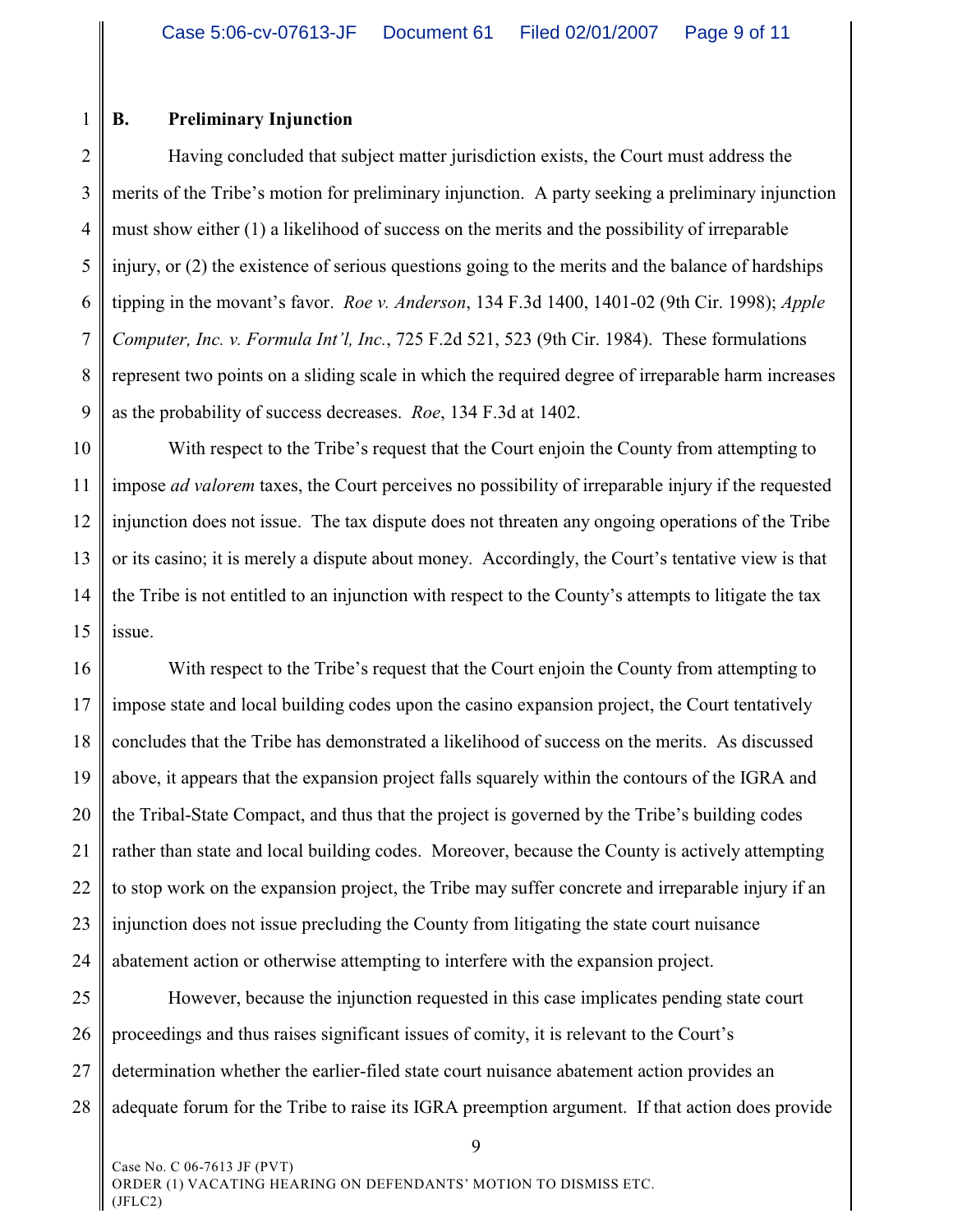1 2 3 4 5 6 7 8 9 10 11 12 13 14 15 16 17 18 19 20 21 22 23 24 25 26 27 28 10 such a forum, and if it is significantly further along than the instant declaratory relief action, this Court may conclude that no irreparable injury would result from denial of the Tribe's motion for preliminary injunction. In the same vein, this Court could conclude that it should defer to the parallel state court proceeding under *Colorado River Water Conservation District v. United States*, 424 U.S. 800 (1976). On the other hand, if the state court nuisance abatement action does not provide an adequate forum for the Tribe to litigate its IGRA preemption argument, this Court would be more likely to conclude that the Tribe has demonstrated the possibility of irreparable injury and the impropriety of abstention. Of particular interest to this Court is the effect on the state court nuisance abatement action, if any, of District Judge Ishii's determination that IGRA does not apply to the County's efforts to enforce state and local building codes. In other words, does Judge Ishii's ruling operate to preclude the Tribe from arguing in the state court nuisance abatement action that IGRA and the Tribal-State Compact preempt state and local building codes? The Court asks that the parties submit supplemental letter briefs addressing these issues within ten days after issuance of this order. **III. ORDER** (1) The February 2, 2007 hearing on the County's motion to dismiss for lack of subject matter jurisdiction is VACATED; (2) The County's motion to dismiss for lack of subject matter jurisdiction is DENIED; (3) The parties shall, within ten (10) days from the date of this order, submit supplemental letter briefs addressing the status of the state court nuisance abatement action and, in particular, whether that action provides an adequate forum for the Tribe to assert its argument that the IGRA preempts state and local building codes with respect to the casino expansion project. DATED: 2/1/07  $\overline{\mathcal{Q}}$  and  $\overline{\mathcal{Q}}$ **JEREMY FOGE** United States District Judge